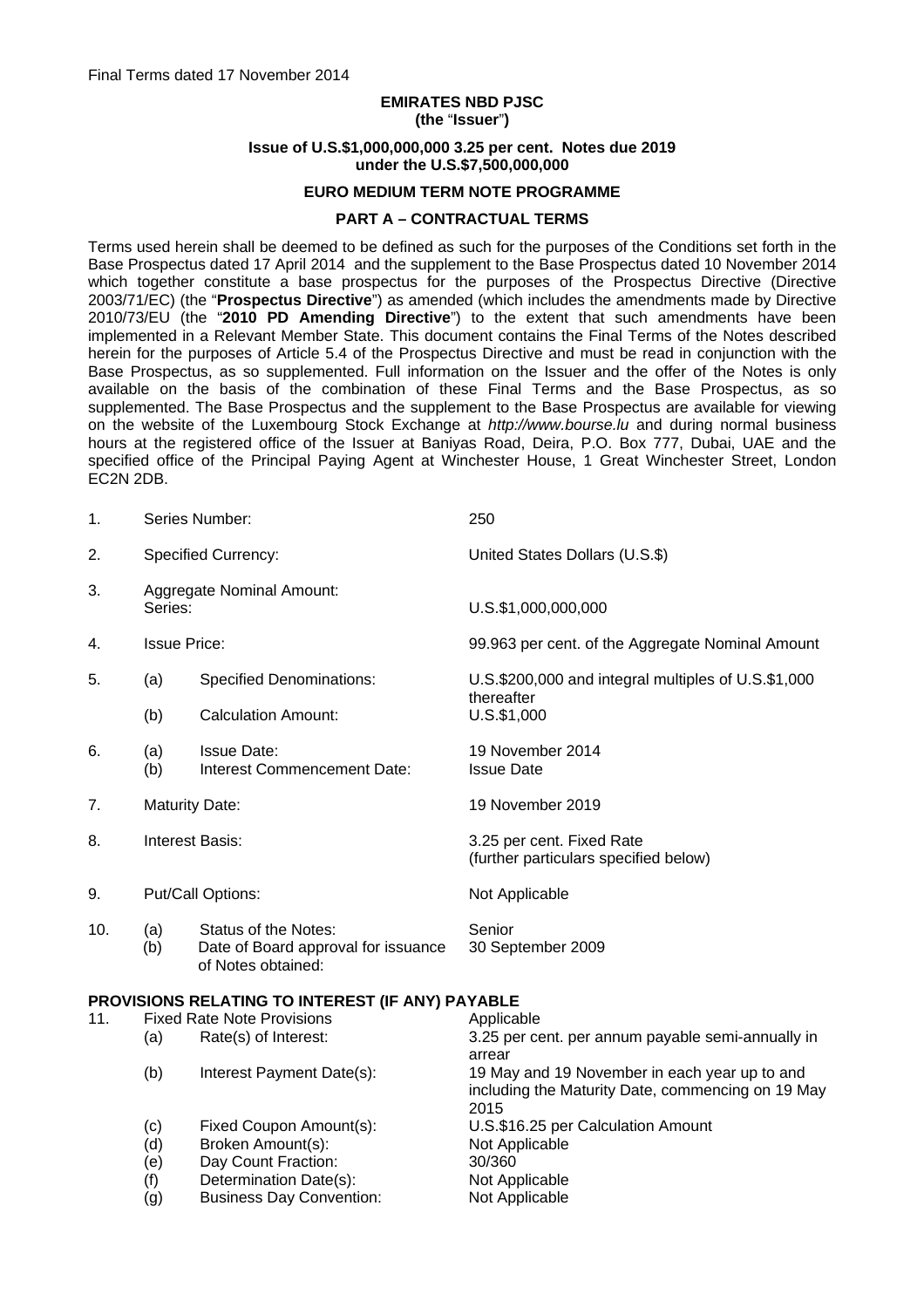| BBAVIOLANIA BEL A |                                        |                |  |  |
|-------------------|----------------------------------------|----------------|--|--|
| 18.               | Regulatory Call:                       | Not Applicable |  |  |
| 17.               | Investor Put:                          | Not Applicable |  |  |
| 16.               | <b>Issuer Call:</b>                    | Not Applicable |  |  |
| 15.               | <b>Reset Note Provisions:</b>          | Not Applicable |  |  |
| 14.               | Details relating to Partly Paid Notes: | Not Applicable |  |  |
| 13.               | Zero Coupon Note Provisions            | Not Applicable |  |  |
| 12.               | <b>Floating Rate Note Provisions</b>   | Not Applicable |  |  |

- PROVISIONS RELATING TO REDEMPTION 19.
- Early Redemption Amount payable on redemption for taxation reasons or on event of default:

U.S.\$1,000 per Calculation Amount

- **GENEREAL PROVISIONS APPLICABLE TO THE NOTES**
- $20.$ Form of Notes:

**Registered Notes:** 

Registered Global Note registered in the name of a nominee for a common depositary for Euroclear and Clearstream, Luxembourg

Reg. S Compliance Category 2; TEFRA not applicable

- $21.$ Additional Financial Centre(s) or other special provisions relating to Payment Dates:
- 22. Talons for future Coupons or Receipts to be attached to Definitive Bearer Notes (and dates on which such Talons mature):

Signed on behalf of Emirates NBD PJSC:

Not Applicable

**No** 

**Ammar Alhaj Director Global Funding & Principal Investments Global Markets & Treasury** 

By: Duly authorised

Duly authorised

By:

Po, Elle

**Patrick Clerkin Patrick Clerkin**<br>Managing Director<br>Group Funding & Principal investments<br>Global Markets & Treasury